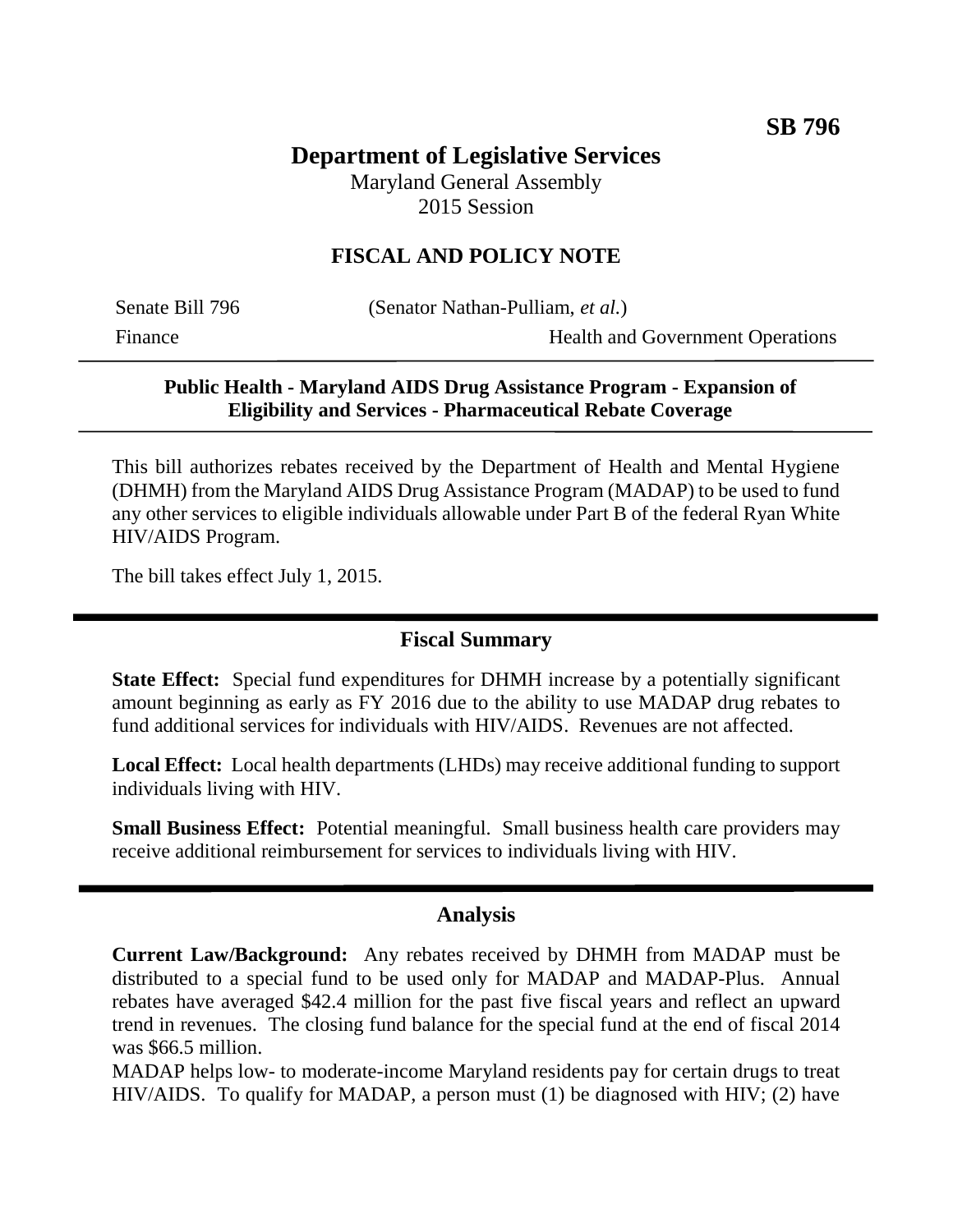an anticipated gross annual household income at or below 500% of the federal poverty level; and (3) be ineligible for Medicaid. MADAP-Plus offers assistance to individuals living with HIV/AIDS (at the same income levels as MADAP) to obtain or maintain health insurance by paying premiums for health insurance with prescription drug coverage for eligible clients. MADAP-Plus enrollees must pay 50% or more of their health insurance premium.

Enrollment in MADAP and MADAP-Plus in fiscal 2015 is about 5,760 and 2,164 enrollees, respectively. In fiscal 2012, MADAP and MADAP-Plus enrollment reached highs of 7,759 and 3,313 enrollees, respectively. However, MADAP enrollment has since declined. The Governor's proposed fiscal 2016 budget decreases funding for MADAP and MADAP-Plus by a total of \$1.2 million, which assumes a decline in program growth as a greater proportion of individuals are served through Medicaid or obtain private insurance due to the full implementation of federal health care reform.

The programs are funded through a combination of federal grant funds and special funds from drug rebates. Total expenditures for MADAP and MADAP-Plus are estimated to be \$55.0 million in fiscal 2015 and \$54.2 million in fiscal 2016.

In November 2012, the federal Health Resources and Services Administration (HRSA) issued guidance to states regarding pharmaceutical rebates collected on AIDS Drug Assistance Program drug purchases. HRSA advised that § 2616(g) of the federal Public Health Service Act requires that rebate funds be applied to the Part B Program with a *priority* (but *not* a requirement) that the rebates be placed back into AIDS drug assistance programs. HRSA clarified that, in addition to AIDS drug assistance programs, rebates may be used for *any authorized purpose* under the Part B Program, including core medical services, support services, planning and evaluation, and administrative expenses.

**State Expenditures:** According to DHMH, the intent of the bill is to provide the same flexibility to spend MADAP rebate dollars that is currently authorized under federal law. DHMH advises that the department plans to use this additional flexibility to expand provider capacity and provide additional services to individuals living with HIV who are not currently served by MADAP, MADAP-Plus, or other programs. The exact amount of such additional special fund expenditures cannot be reliably estimated at this time but is anticipated to be significant.

**Local Fiscal Effect:** LHDs receive funding to support individuals living with HIV from Part B of the Ryan White HIV/AIDS program. Expanding the population on which pharmaceutical rebates may be spent may increase funding to LHDs to provide those services.